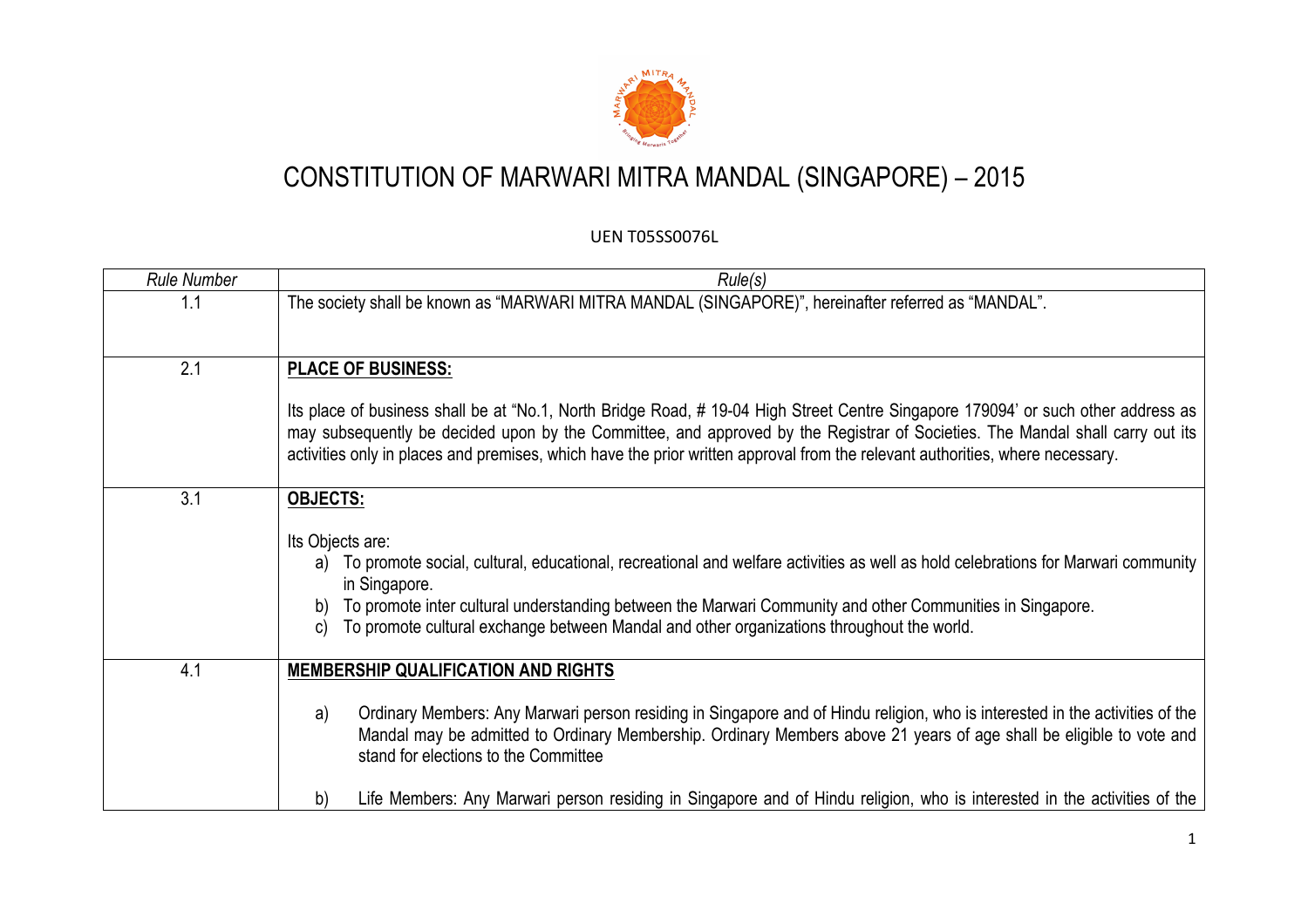

|     | Mandal may be admitted to Life Membership. Life Members above 21 years of age shall be eligible to vote and stand for<br>elections to the committee. Life Members, who decide to leave Singapore due to any reason, will be considered as "Life<br>member At Large". In case of demise of a life member, his/her membership will be transferred to his/her spouse if the<br>spouse qualifies for the membership. |
|-----|------------------------------------------------------------------------------------------------------------------------------------------------------------------------------------------------------------------------------------------------------------------------------------------------------------------------------------------------------------------------------------------------------------------|
|     | Associate Members: Any person residing in Singapore of origin other than Marwari/Rajasthan and of Hindu Religion<br>$\mathsf{C}$<br>interested in the activities of the Mandal may be admitted to the Associate Membership.                                                                                                                                                                                      |
|     | Patron Member: The Committee may in consultation with Advisory Board confer Patron Membership to a Marwari person of<br>d)<br>Hindu religion, resident or not resident in Singapore, having a philanthropist mind and good standing in the community and<br>who contributes to the Marwari society and the Mandal in a substantial way.                                                                          |
|     | Honorary Member: The Committee may confer Honorary Membership to a Person, who may be felt of importance to be<br>e)<br>associated with the Mandal, for a specific period.                                                                                                                                                                                                                                       |
|     | f)<br>Student Member: Any Marwari person of Hindu religion studying in Singapore on student visa may be admitted to Student<br>Membership.                                                                                                                                                                                                                                                                       |
|     | Persons below 18 years of age shall not be admitted as members.<br>g)                                                                                                                                                                                                                                                                                                                                            |
|     | <b>APPLICATION FOR MEMBERSHIP</b>                                                                                                                                                                                                                                                                                                                                                                                |
| 5.1 | A person wishing to join the Mandal should apply with his particulars to the Secretary on a prescribed form.                                                                                                                                                                                                                                                                                                     |
| 5.2 | The Committee will decide on the application for new membership as well as application for change of category, and its decision shall                                                                                                                                                                                                                                                                            |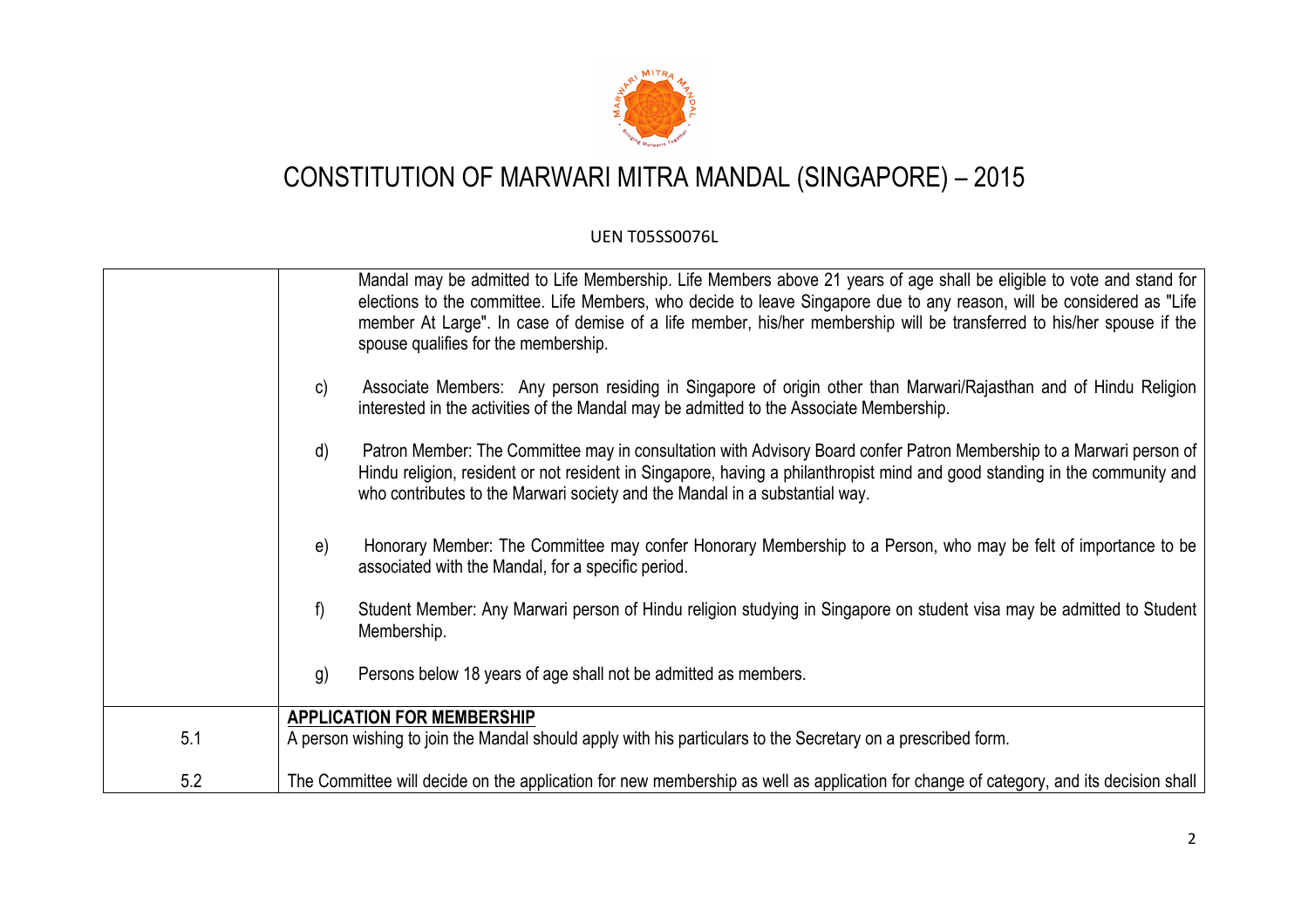

|     | be final and conclusive.                                                                                                                                                                                                                                                                                                                                                                                                                                                                                                                                                        |
|-----|---------------------------------------------------------------------------------------------------------------------------------------------------------------------------------------------------------------------------------------------------------------------------------------------------------------------------------------------------------------------------------------------------------------------------------------------------------------------------------------------------------------------------------------------------------------------------------|
| 5.3 | A copy of the constitution shall be furnished, upon request, to every approved member upon payment of the membership fee"                                                                                                                                                                                                                                                                                                                                                                                                                                                       |
| 6.1 | <b>ENTRANCE FEES. SUBSCRIPTIONS AND OTHER DUES;</b><br>The annual subscriptions and entrance fees shall be determined by the General Meeting on the recommendation from the Committee<br>from time to time.                                                                                                                                                                                                                                                                                                                                                                     |
| 6.2 | Annual subscriptions are payable in advance in January each year. If a member falls into arrears with his subscription or other dues,<br>he shall be informed by the Treasurer. If he fails to settle his arrears within four weeks of being due, the President may order that his<br>name be posted on the Mandal's notice board. If he falls into arrears for more than 3 months, he will cease to enjoy the privileges of<br>the membership till he clears his dues. His name will be deleted from the membership register if dues are not paid within the calendar<br>year. |
| 6.3 | Any additional funds required for special purposes may be raised with the approval of the Management Committee.                                                                                                                                                                                                                                                                                                                                                                                                                                                                 |
|     | SUPREME AUTHORITY AND GENERAL MEETINGS                                                                                                                                                                                                                                                                                                                                                                                                                                                                                                                                          |
| 7.1 | The supreme authority of the Mandal is vested in a General Meeting of the members.                                                                                                                                                                                                                                                                                                                                                                                                                                                                                              |
| 7.2 | An Annual General Meeting (AGM) shall be held anytime from April to June, every calendar year as decided by the Committee.                                                                                                                                                                                                                                                                                                                                                                                                                                                      |
| 7.3 | Notice of the AGM, along with the agenda , shall be sent by the secretary to all voting members at least 21 days before the date of the<br>meeting. Communication to the members can be through email or digital or electronic media.                                                                                                                                                                                                                                                                                                                                           |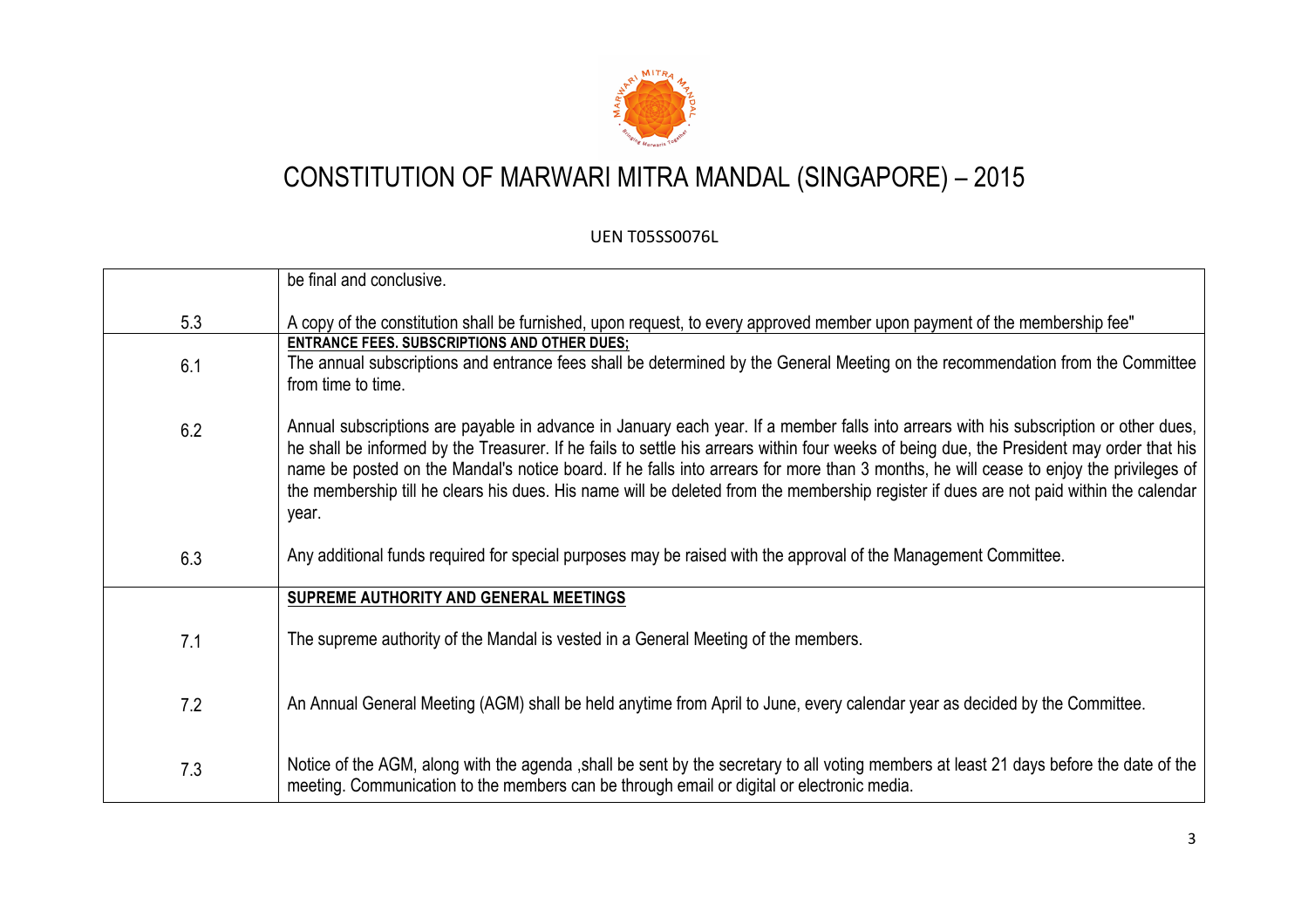

| 7.4 | Unless otherwise stated in this constitution, voting by proxy shall not be allowed at all General Meetings. Life Members at large,<br>Honorary Members, Non-resident Patron Members, Associate Members & Student Members shall not be entitled to vote at any<br>meetings and will not be eligible to stand for elections to the committee.                                                                                                                                                                    |
|-----|----------------------------------------------------------------------------------------------------------------------------------------------------------------------------------------------------------------------------------------------------------------------------------------------------------------------------------------------------------------------------------------------------------------------------------------------------------------------------------------------------------------|
| 7.5 | The following points will be considered at the Annual General Meeting:<br>(a) The previous financial year's accounts and annual report of the Committee.<br>Where applicable, the election of office-bearers and committee members for the Management Committee as well as<br>(b)<br>appointment of Auditors for the following term.<br>Any other items as set out in the Agenda for the AGM<br>(C)                                                                                                            |
| 7.6 | At other times, an Extraordinary General Meeting (EOGM) must be called by the President on the request in writing of not less than 25% of the<br>total voting membership or 30 voting members, whichever is lesser. The notice in writing shall be given to the Secretary setting forth the business<br>that is to be transacted. The Extraordinary General Meeting shall be convened within two (2) months by giving minimum 14 days notice, from<br>receiving request to convene the Extra Ordinary Meeting. |
| 7.7 | If the Committee does not, within 2 months after the date of the receipt of the written request, proceed to convene an<br>a)<br>Extraordinary General Meeting, the members who requested for the Extraordinary General Meeting shall convene the<br>Extraordinary General Meeting by giving minimum 14 days' notice to voting members setting forth the business to be<br>transacted and simultaneously posting the agenda on the Mandal's notice board.                                                       |
|     | If so required, EOGM may also be called at any time by the order of the Committee by giving minimum 14 days' notice to the                                                                                                                                                                                                                                                                                                                                                                                     |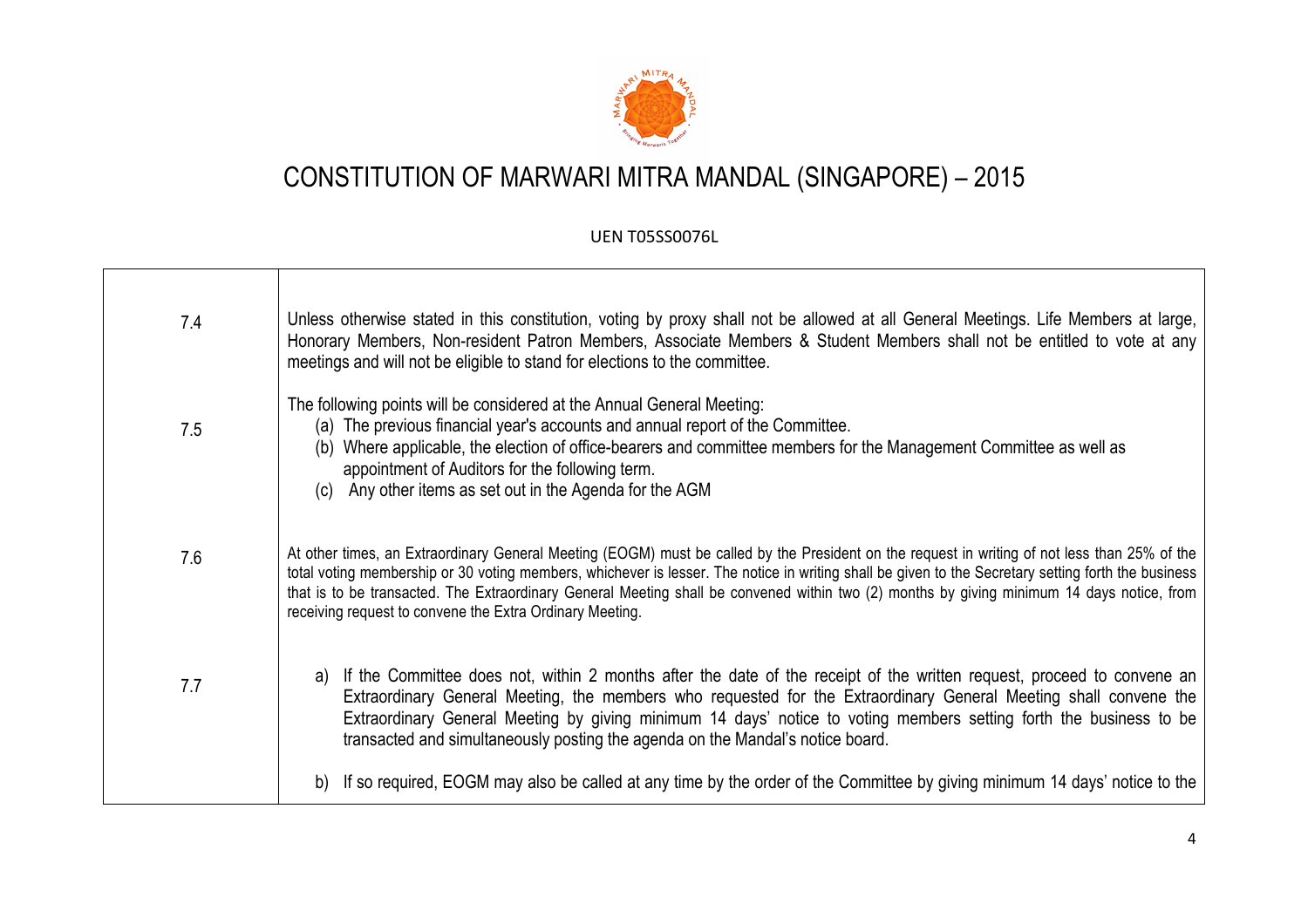

| 7.8  | voting members.<br>Any member who wishes to place an item on the agenda of a General Meeting may do so provided he gives notice to the Secretary                                                                                                                                                                                                                                                                                |
|------|---------------------------------------------------------------------------------------------------------------------------------------------------------------------------------------------------------------------------------------------------------------------------------------------------------------------------------------------------------------------------------------------------------------------------------|
| 7.9  | one week before the meeting is due to be held.                                                                                                                                                                                                                                                                                                                                                                                  |
| 7.10 | At least 25% of the total voting membership or 30 voting members, whichever is lesser, present at a General Meeting shall form a<br>quorum. Proxies shall not be constituted as part of the quorum or for voting. Members who have not paid their membership or other<br>dues shall not be allowed to attend and vote in the general meetings.                                                                                  |
|      | In the event of there being no quorum at the Commencement of a General Meeting, the meeting shall be adjourned for half an hour and should the<br>number then present be insufficient to form a quorum, those present shall be considered a quorum, but they shall have no power to amend any<br>part of the existing Constitution.                                                                                             |
| 7.11 | <b>ELECTION PROCEDURE:</b><br>(a) The Committee while calling for AGM in the year of the election, shall decide and announce date, time and place for receiving<br>nomination papers and also date and time for withdrawal of nominations.                                                                                                                                                                                      |
|      | The Committee shall form an election committee of not more than 3 persons who themselves are not candidate for any post.<br>(b)<br>Nomination of the candidate has to be proposed and seconded by two different members. All three must have paid their dues<br>(c)<br>before the nomination date, failing which nomination will be rejected. Candidates proposed should be eligible for election as<br>per clauses 8.1 and 8.2 |
|      | (d) The nomination papers to be opened and scrutinized by election officers in the presence of the office bearers designated by<br>the committee. The Election officer will advise final list of eligible candidates to the Secretariat after the cut-off time for                                                                                                                                                              |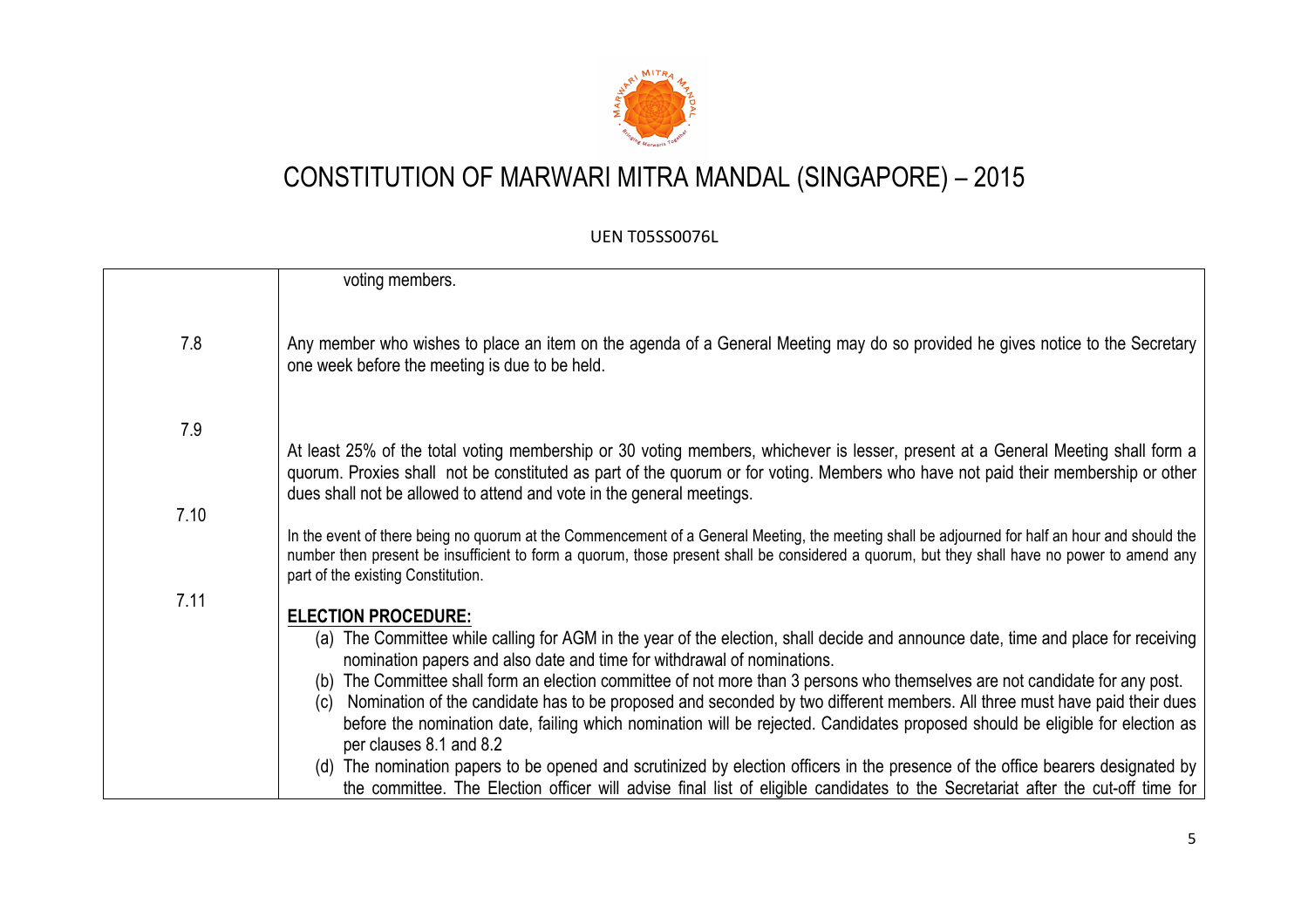

|                            | withdrawal of nominations.<br>(e) At least five days before the AGM date, the Secretary shall send email circular to all members giving details of all the<br>candidates proposed for each post.<br>(f) Election shall be held in two phases by simple majority vote of the members present. In the first phase, election will be held for<br>five office bearers only. The election of six ordinary committee members shall follow taking into account the requirement of<br>number of additional Citizens as per clause 8.1a of the constitution<br>(g) Election result will be certified and announced by the election officer(s) at the AGM |
|----------------------------|-------------------------------------------------------------------------------------------------------------------------------------------------------------------------------------------------------------------------------------------------------------------------------------------------------------------------------------------------------------------------------------------------------------------------------------------------------------------------------------------------------------------------------------------------------------------------------------------------------------------------------------------------|
|                            | (h) The term of the new Committee shall start immediately after the AGM.                                                                                                                                                                                                                                                                                                                                                                                                                                                                                                                                                                        |
| 8.1                        | <b>MANAGEMENT AND COMMITTEE</b><br>The administration of the Mandal shall be entrusted to a Committee, (hereinafter also known as Managing Committee or simply as<br>MC)., consisting of the following five office bearers<br>President<br>Vice President<br>Secretary<br>Joint Secretary<br>Treasurer                                                                                                                                                                                                                                                                                                                                          |
|                            | And six Ordinary Committee Members, to be elected at alternate Annual General Meetings.                                                                                                                                                                                                                                                                                                                                                                                                                                                                                                                                                         |
| 8.1<br>$(a \text{ to } d)$ | a. Unless with the prior approval in writing of the Registrar or an Assistant Registrar of Societies, majority of the Committee<br>Members shall be Singapore Citizens. In addition, the President, Vice President, Secretary, Joint Secretary and Treasurer<br>shall be Singapore Citizens or Singapore Permanent Residents. Foreign Diplomats shall not serve as Committee Members.                                                                                                                                                                                                                                                           |
|                            | b. Any Candidate for the M.C. must have joined as a member of the Mandal in the previous calendar year before the AGM at<br>which his name is proposed.                                                                                                                                                                                                                                                                                                                                                                                                                                                                                         |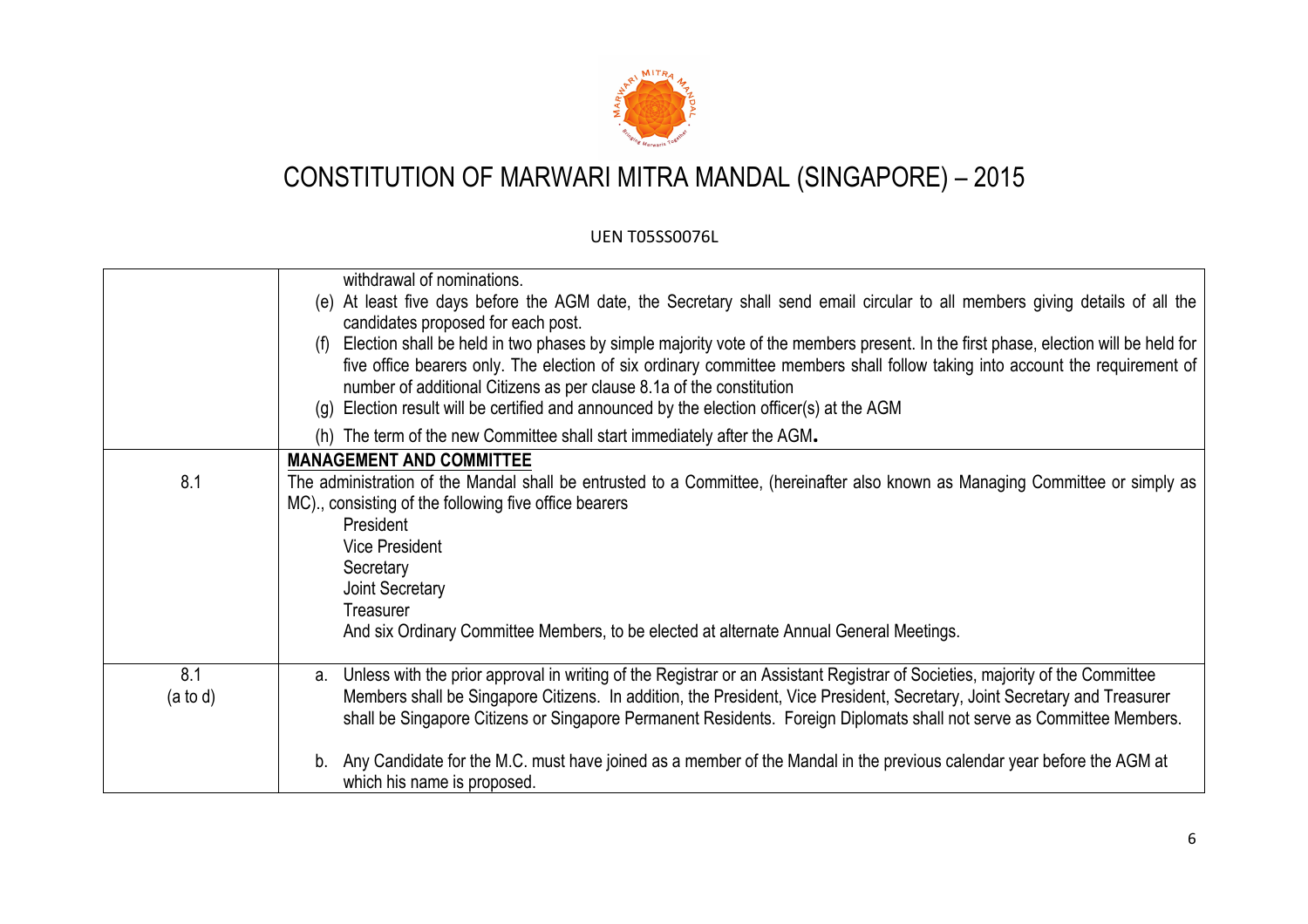

|     | c. No candidate can be proposed for more than one post.<br>The vacant positions of ordinary committee members, if any, can be filled up by the newly elected M.C. by co-opting eligible<br>d.<br>members.                                                                                                                                                                                                                                                                                                                              |
|-----|----------------------------------------------------------------------------------------------------------------------------------------------------------------------------------------------------------------------------------------------------------------------------------------------------------------------------------------------------------------------------------------------------------------------------------------------------------------------------------------------------------------------------------------|
| 8.2 | TERM OF M.C. MEMBERS & OFFICE BEARERS:<br>(a) All MC Members except the Treasurer can seek the re-election for one more term for the same or any other position.<br>Treasurer can seek re-election for any other position except for the position of Treasurer<br>(b) After serving two consecutive terms, any member of M.C. must take break of one term to be eligible for election.<br>President can serve maximum of 3 terms in his life time, as president.<br>C)<br>The term of office of the Management Committee is two years. |
| 8.3 | Election shall be by secret ballot. In the event of a tie, the chairman of the meeting shall have a deciding vote.                                                                                                                                                                                                                                                                                                                                                                                                                     |
| 8.4 | A Committee Meeting shall be held at least once every 2 months after giving five days' notice to the Committee Members. The<br>President may call a Committee Meeting at any time by giving three days' notice. At least 50% of the total committee members, shall<br>form the quorum for its proceedings to be valid.                                                                                                                                                                                                                 |
|     | Any member of the committee who does not attend three M.C. meetings consecutively without applying for a proper written leave of                                                                                                                                                                                                                                                                                                                                                                                                       |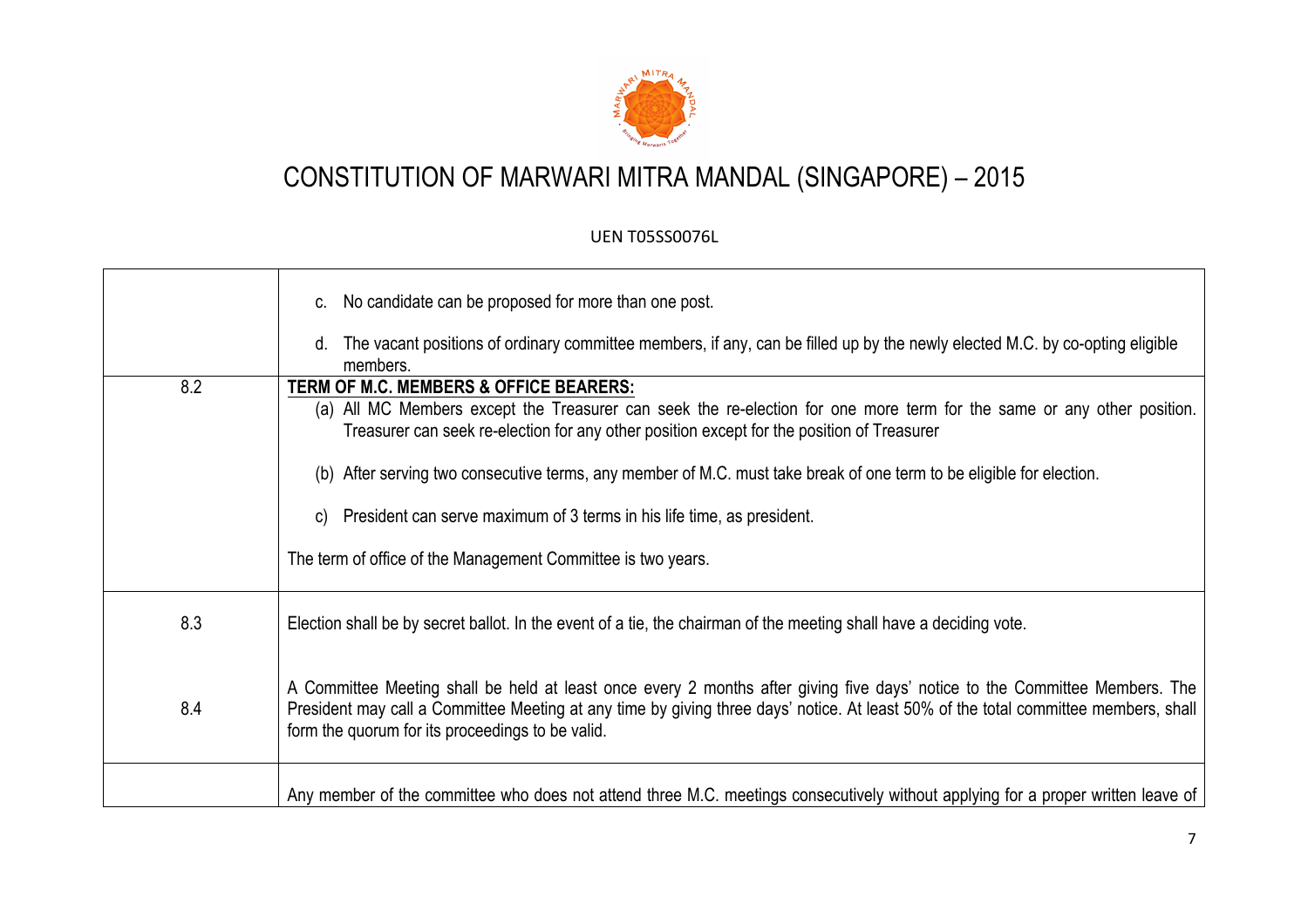

| 8.5    | absence to be approved by M.C., shall be deemed to have withdrawn from the Committee The M.C. may after writing to such<br>member, initiate action to co-opt a replacement per clause 8.5-a) below. Any changes in the Committee shall be notified to the<br>Registrar of Societies within two weeks of the change.             |
|--------|---------------------------------------------------------------------------------------------------------------------------------------------------------------------------------------------------------------------------------------------------------------------------------------------------------------------------------|
| 8.5(a) | The Committee may co-opt ordinary committee members on the recommendation of the President for any vacancy caused by<br>removal, withdrawal or resignation of a committee member, for the balance term of the committee. His appointment must be informed<br>to all the members and ratified at the subsequent General Meeting. |
| 8.5(b) | If any member of the MC is not performing his duties properly and to the satisfaction of the committee, the committee may ask for his<br>explanation. The President can initiate disciplinary action and assign his duties to another MC member.                                                                                |
| 8.6    | The duty of the committee is to organize and supervise the daily activities of the Mandal. The Committee may not act contrary to the<br>expressed wishes of the General Meeting without prior reference to it and always remains subordinate to the General Meetings.                                                           |
| 8.7    | Mandal Fund consists of Life membership fees, any funds raised for a specific purpose and cumulative surplus of revenue from<br>previous years.                                                                                                                                                                                 |
|        | The Committee has power to authorize an expenditure of a sum not exceeding \$25,000 per year from Mandal Fund (excluding life<br>membership fees and specific purpose funds) for the Mandal's purposes.                                                                                                                         |
|        | <b>DUTIES OF OFFICE-BEARERS</b>                                                                                                                                                                                                                                                                                                 |
| 9.1    | The President shall be the executive head of the Mandal and chair all General and Committee meetings. He shall also represent the<br>Mandal in its dealings with other organizations and individuals.                                                                                                                           |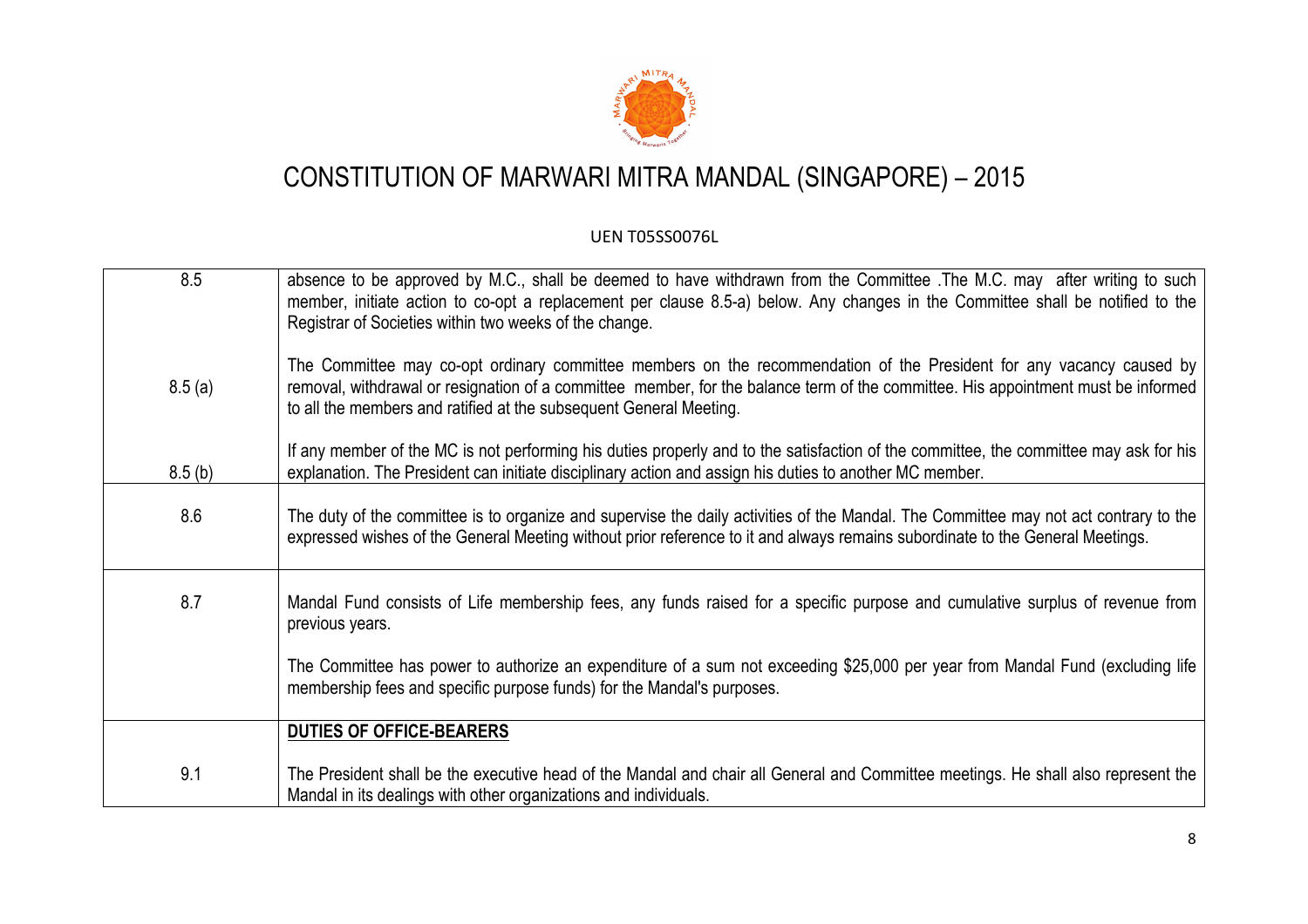

| 9.2  | The Vice-President shall assist the President and shall be acting president during his leave of absence.                                                                                                                                                                                                                                                                                                                                                                                                                          |
|------|-----------------------------------------------------------------------------------------------------------------------------------------------------------------------------------------------------------------------------------------------------------------------------------------------------------------------------------------------------------------------------------------------------------------------------------------------------------------------------------------------------------------------------------|
| 9.3  | The Secretary shall keep all records, except financial, of the Mandal and shall be responsible for their correctness. He will prepare<br>minutes of all General and Committee meetings and will circulate the same to the Committee for adoption. Secretary shall also<br>maintain an up to date Register of Members at all times.                                                                                                                                                                                                |
| 9.4  | The Joint Secretary shall assist the Secretary and will act as secretary during his leave of absence.                                                                                                                                                                                                                                                                                                                                                                                                                             |
| 9.5  | The Treasurer shall be responsible for all funds of the Mandal and shall keep an account of all monetary transactions. He shall be<br>responsible for their correctness. He is authorised to spend up to \$1,000 per month for petty expenses on behalf of the Mandal. He<br>shall not keep more than \$2,000 in form of cash and any money in excess of this will be deposited in Mandal's bank account<br>Cheques, will be signed jointly by the Treasurer and either one of, the President or Vice-President or the Secretary. |
| 9.6  | Committee Members shall assist in the general administration of Mandal and perform duties assigned by the Committee from time to<br>time.                                                                                                                                                                                                                                                                                                                                                                                         |
| 10.1 | <b>AUDIT AND FINANCIAL YEAR</b><br>A Firm of Certified Public Accountants shall be appointed as Auditors at each Annual General Meeting for a term of ONE YEAR and<br>shall be eligible for reappointment.                                                                                                                                                                                                                                                                                                                        |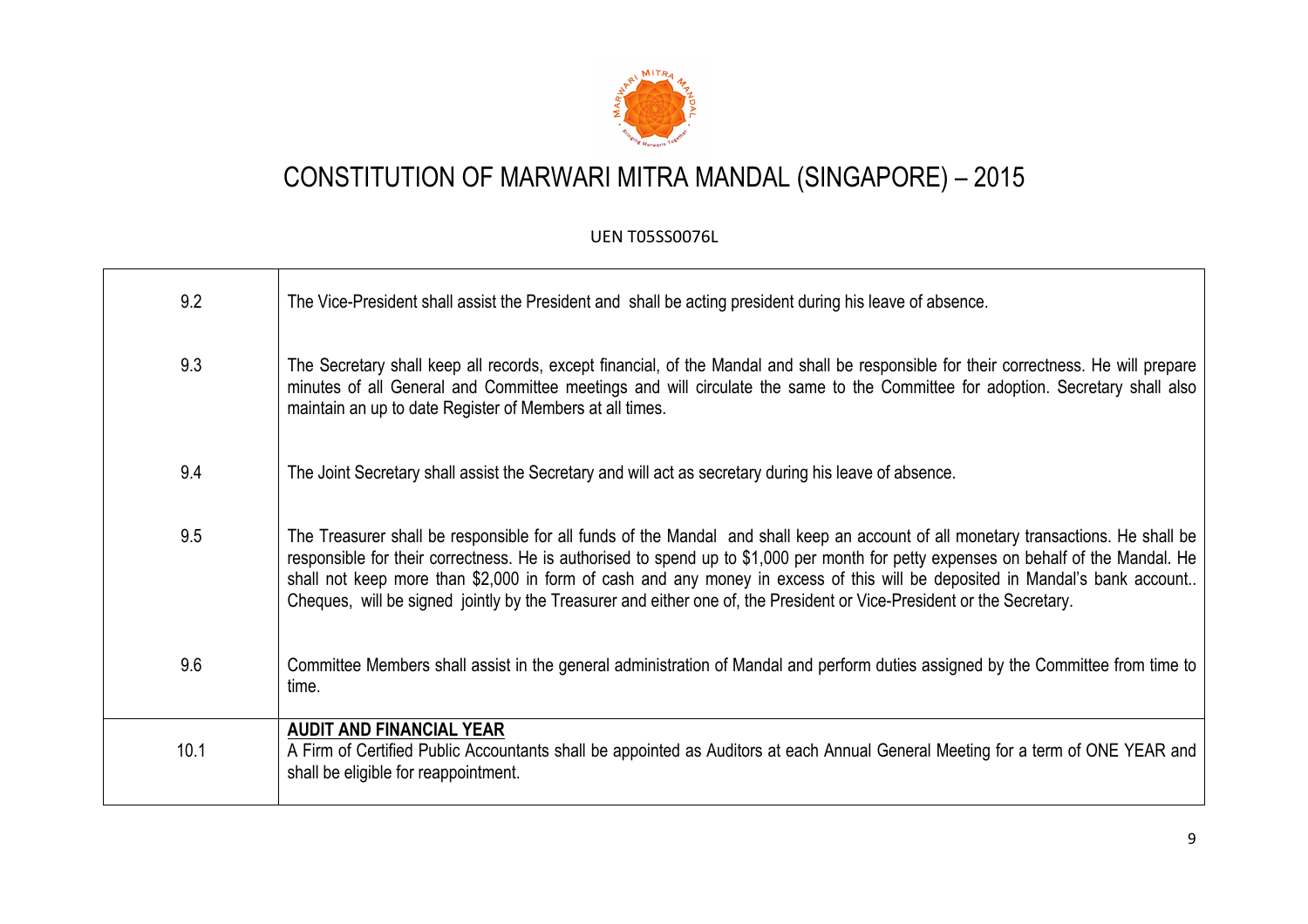

| 10.2<br>10.2(a) | The Auditors:<br>Will be required to audit each year's accounts and present their report to the Annual General Meeting.                                                  |
|-----------------|--------------------------------------------------------------------------------------------------------------------------------------------------------------------------|
| 10.2(b)         | May be required by the President to audit the Mandal's accounts for any period within their tenure of office at any date and present  <br>their report to the Committee. |
| 10.3            | The financial year of the Mandal shall be from 1 <sup>st</sup> of January to 31 <sup>st</sup> of December.                                                               |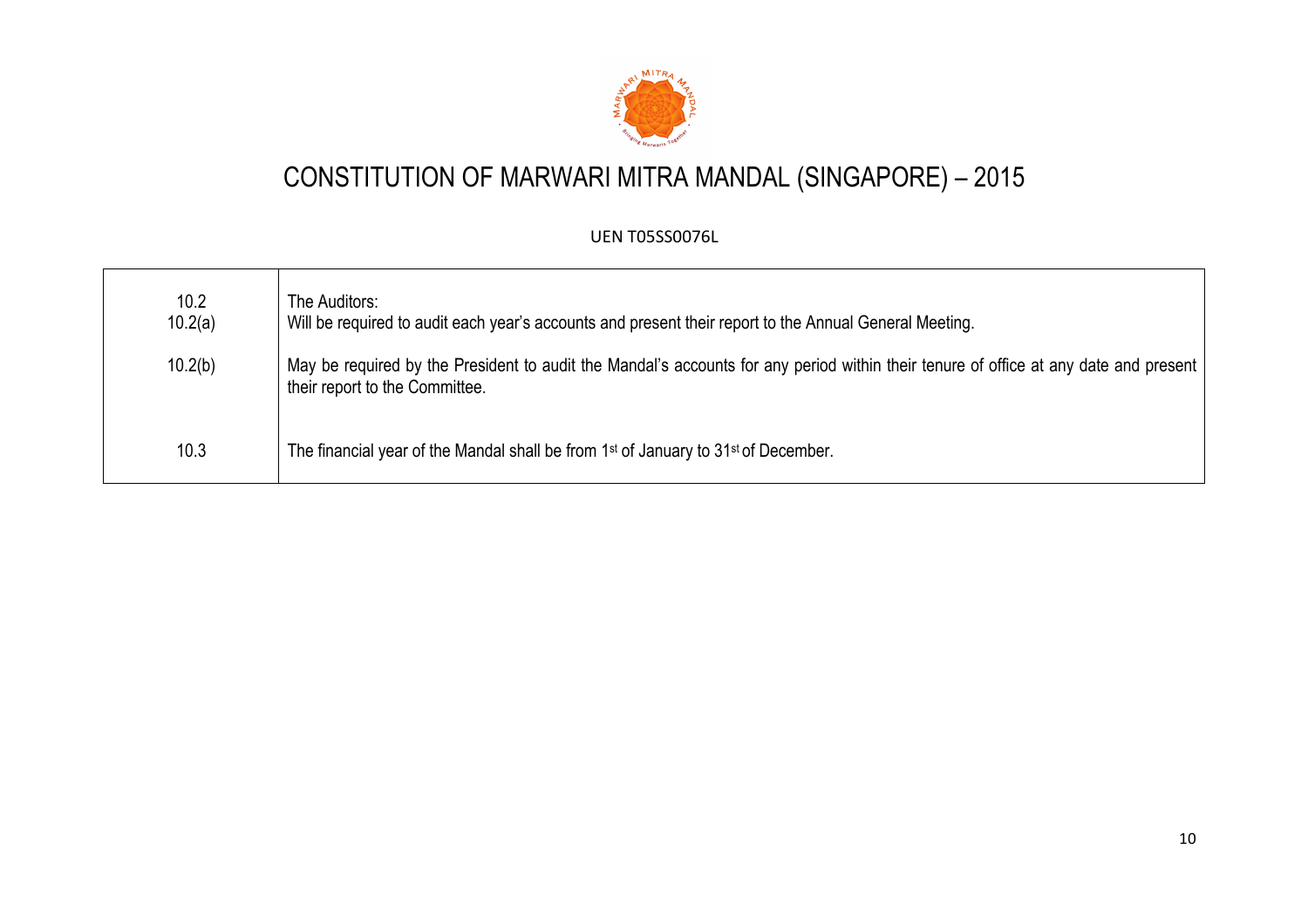

| 11.1       | <b>TRUSTEES</b><br>Any member of the Mandal who donates a sum of S\$ 100,000/= or above to the building fund shall be designated as Member of<br>Trustee Group.                              |
|------------|----------------------------------------------------------------------------------------------------------------------------------------------------------------------------------------------|
| 11.1 $(a)$ | If the Mandal at any time acquires any immovable property, such property shall be vested in five members of Board Of Trustees to be<br>held in Trust for the Mandal.                         |
| 11.2       | The Trustees                                                                                                                                                                                 |
| 11.2(a)    | The Board of Trustees shall consist of Chairman and four members and be elected from and by the group of Trustee members                                                                     |
| 11.2(b)    | The Board of Trustees shall hold the property in Trust for the Mandal and cannot effect any sale or mortgage of property without the<br>prior approval of the General Meeting of the Members |
| 11.2(c)    | The President of the Mandal shall be ex-officio member of the Board of trustees during his term of office.                                                                                   |
| 11.2(d)    | The Chairman of the Board of Trustees may nominate one of the Board of Trustees Member, to be an ex officio member of the MC of<br>the Mandal, for the term of the MC                        |
| 11.3       | The office of the trustees shall be vacated:                                                                                                                                                 |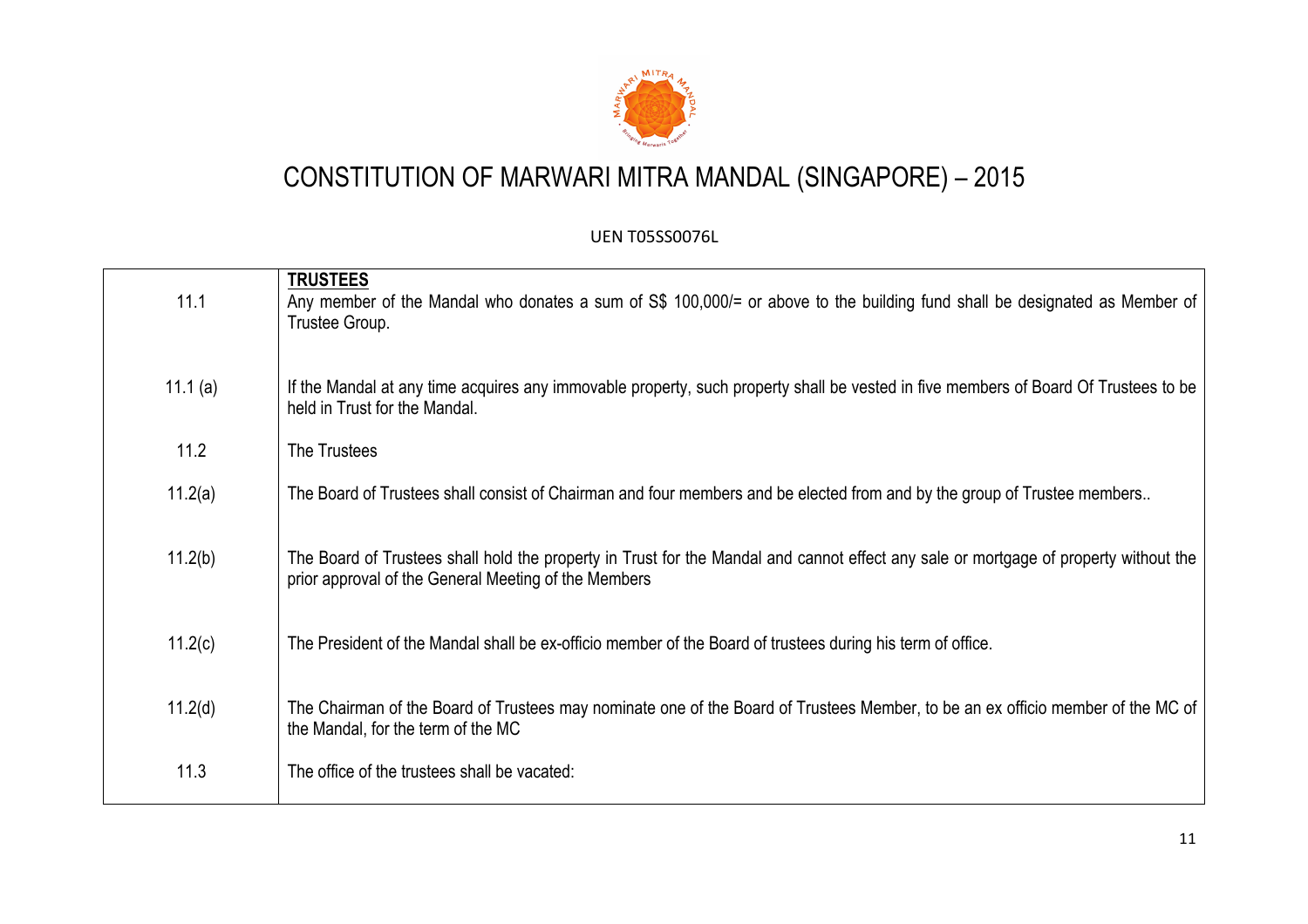

| 11.3(a) | If the trustee dies or becomes a lunatic or of unsound mind.                                                                                                                                                                                                                                                                                                           |
|---------|------------------------------------------------------------------------------------------------------------------------------------------------------------------------------------------------------------------------------------------------------------------------------------------------------------------------------------------------------------------------|
| 11.3(b) | If the trustee is absent from Republic of Singapore for a period of more than one year.                                                                                                                                                                                                                                                                                |
| 11.3(c) | If the trustee is guilty of misconduct of such a kind as to render it undesirable that he continues as a trustee.                                                                                                                                                                                                                                                      |
| 11.3(d) | If the trustee submits notice of resignation from his trusteeship.                                                                                                                                                                                                                                                                                                     |
| 11.3(e) | If the trustee performs any act against the interest of the Mandal or is declared bankrupt by the concerned authorities.                                                                                                                                                                                                                                               |
| 11.4    | Notice of any proposal to remove a Trustee from Board of Trustees and to appoint a new member to fill a vacancy must be given to<br>the chairman of the Board of Trustees. Such notice if any can be given only by Trustees Group Member. The Chairman must call the<br>meeting of the Trustees Group members within one month of such notice and decide on the issue. |
| 11.5    | The address of each immovable property, name of each Trustee and subsequent changes must be notified to the Registrar of<br>Societies.                                                                                                                                                                                                                                 |
| 11.6    | <b>BANK ACCOUNT:</b>                                                                                                                                                                                                                                                                                                                                                   |
| 11.6(a) | A separate bank account shall be opened for the funds collected for the building fund.                                                                                                                                                                                                                                                                                 |
| 11.6(b) | The above bank account shall be jointed signed by Chairman of the Board of Trustees along with President and/or Treasurer of the<br>Mandal.                                                                                                                                                                                                                            |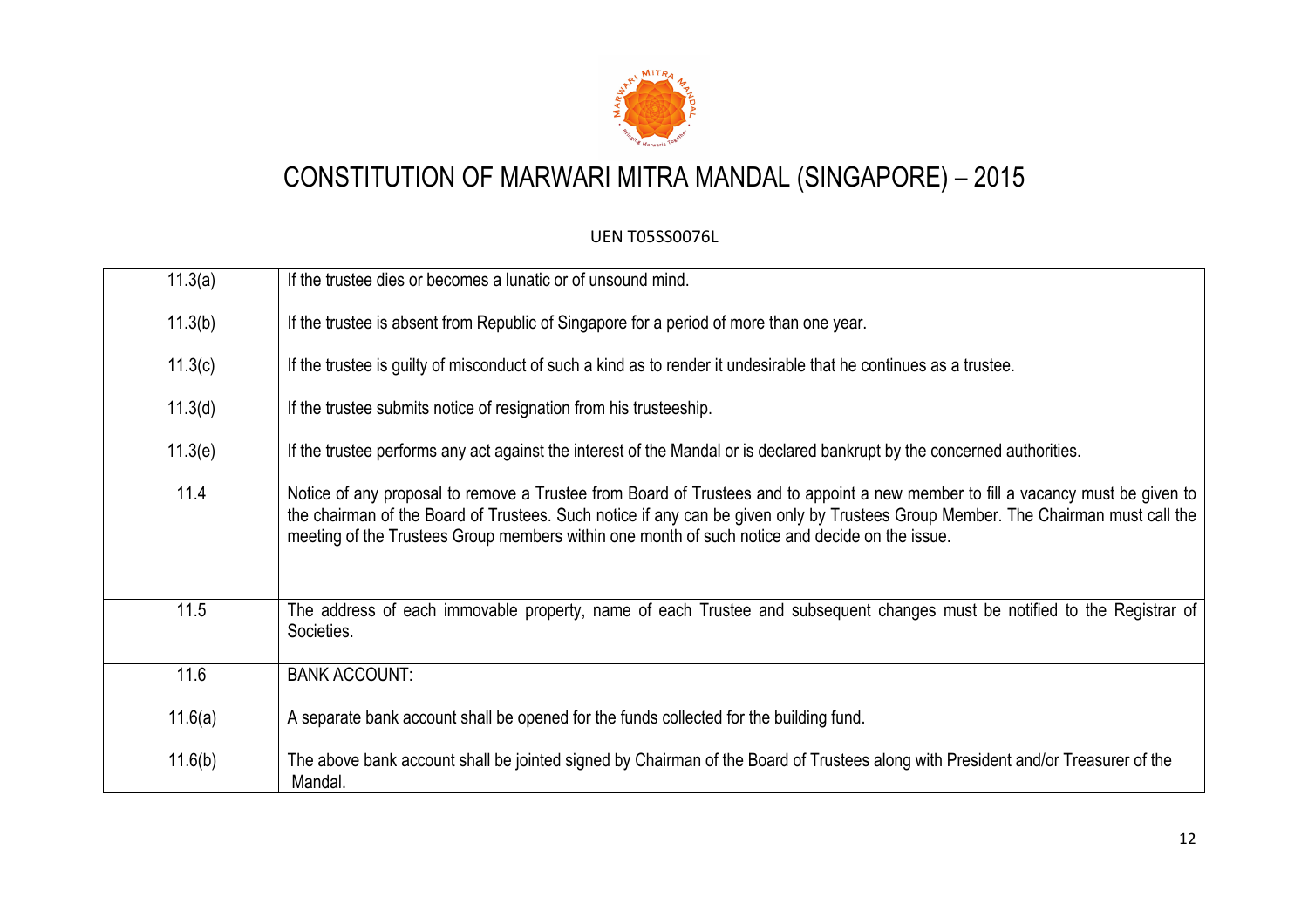

| 12.1 | <b>VISITORS AND GUESTS -</b><br>Visitors and guests may be admitted in the premises of the Mandal but they shall not be admitted into the privileges of the Mandal. All<br>visitors and quests shall abide by the Mandal's rules and regulations.                                                                                                                       |
|------|-------------------------------------------------------------------------------------------------------------------------------------------------------------------------------------------------------------------------------------------------------------------------------------------------------------------------------------------------------------------------|
| 13.1 | <b>PROHIBITIONS</b><br>Gambling of any kind, excluding the promotion or conduct of a private lottery which has been permitted under the Private Lotteries Act<br>Cap 250. Is forbidden on the Mandal's premises. The introduction of materials for gambling or drug taking and of bad characters into<br>the premises is prohibited.                                    |
| 13.2 | The funds of the Mandal shall not be used to pay the fines of members who have been convicted in court of law.                                                                                                                                                                                                                                                          |
| 13.3 | The Mandal shall not engage in any trade union activity as defined in any written law relating to trade unions for the time being in force<br>in Singapore.                                                                                                                                                                                                             |
| 13.4 | The Mandal shall not attempt to restrict or interfere with trade or make directly or indirectly any recommendation to, any arrangement<br>with its members which has the purpose or is likely to have the effect of fixing or controlling the price or any discount, allowance or<br>rebate relating to any goods or service which adversely affect consumer interests. |
| 13.5 | The Mandal shall not indulge in any political activity or allow its funds and/or premises to be used for political purposes.                                                                                                                                                                                                                                            |
| 13.6 | The Mandal shall not hold any lottery, whether confined to its members or not, in the name of Mandal or its office bearers, Committee<br>or members unless with the prior approval of the relevant authorities.                                                                                                                                                         |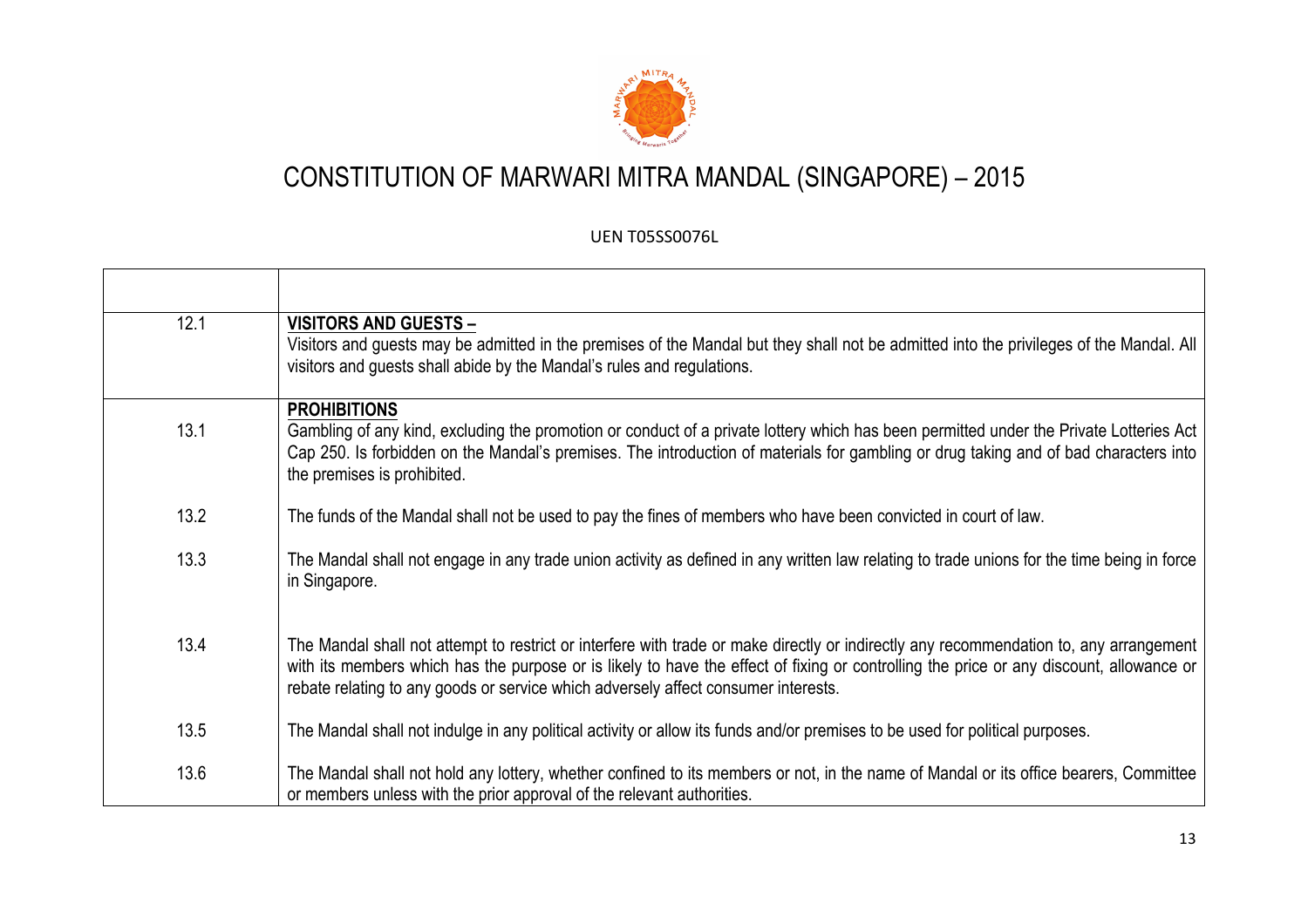

| 13.7 | The Mandal shall not raise funds from the public for whatever purposes without the prior approval in writing of the Head. Licensing<br>Division, Singapore Police Force and other relevant authorities.                                                                                                                                      |
|------|----------------------------------------------------------------------------------------------------------------------------------------------------------------------------------------------------------------------------------------------------------------------------------------------------------------------------------------------|
| 14.1 | <b>AMENDMENTS TO CONSTITUTION</b><br>No alteration or addition/deletion to this Constitution shall be made except at a general meeting and with the consent of two-thirds<br>(2/3) of the voting members present at the General Meeting, and they shall not come into force without the prior sanction of the<br>Registrar of the Societies. |
| 15.1 | <b>INTERPRETATION</b><br>In the event of any question or matter pertaining to day-to-day administration which is not expressly provided for this Constitution, the<br>Committee shall have power to use their own discretion. The decision of the Committee shall be final unless it is reversed at a General<br>Meeting of members.         |
| 16.1 | <b>DISPUTES</b><br>In the event of any dispute arising amongst members, they shall attempt to resolve the matter at an Extraordinary General Meeting in<br>accordance with this Constitution. Should the members fail to resolve the same, they shall bring the matter for arbitration.                                                      |
| 17.1 | <b>DISSOLUTION</b><br>The Mandal shall not be dissolved, except with the consent of not less than three-fifths (3/5) of the total voting membership of the<br>Mandal for the time being resident in Singapore expressed, either in person or by proxy, at a General Meeting convened for the<br>purpose.                                     |
| 17.2 | A Certificate of Dissolution shall be given within seven days of the dissolution to the Registrar of Societies.                                                                                                                                                                                                                              |